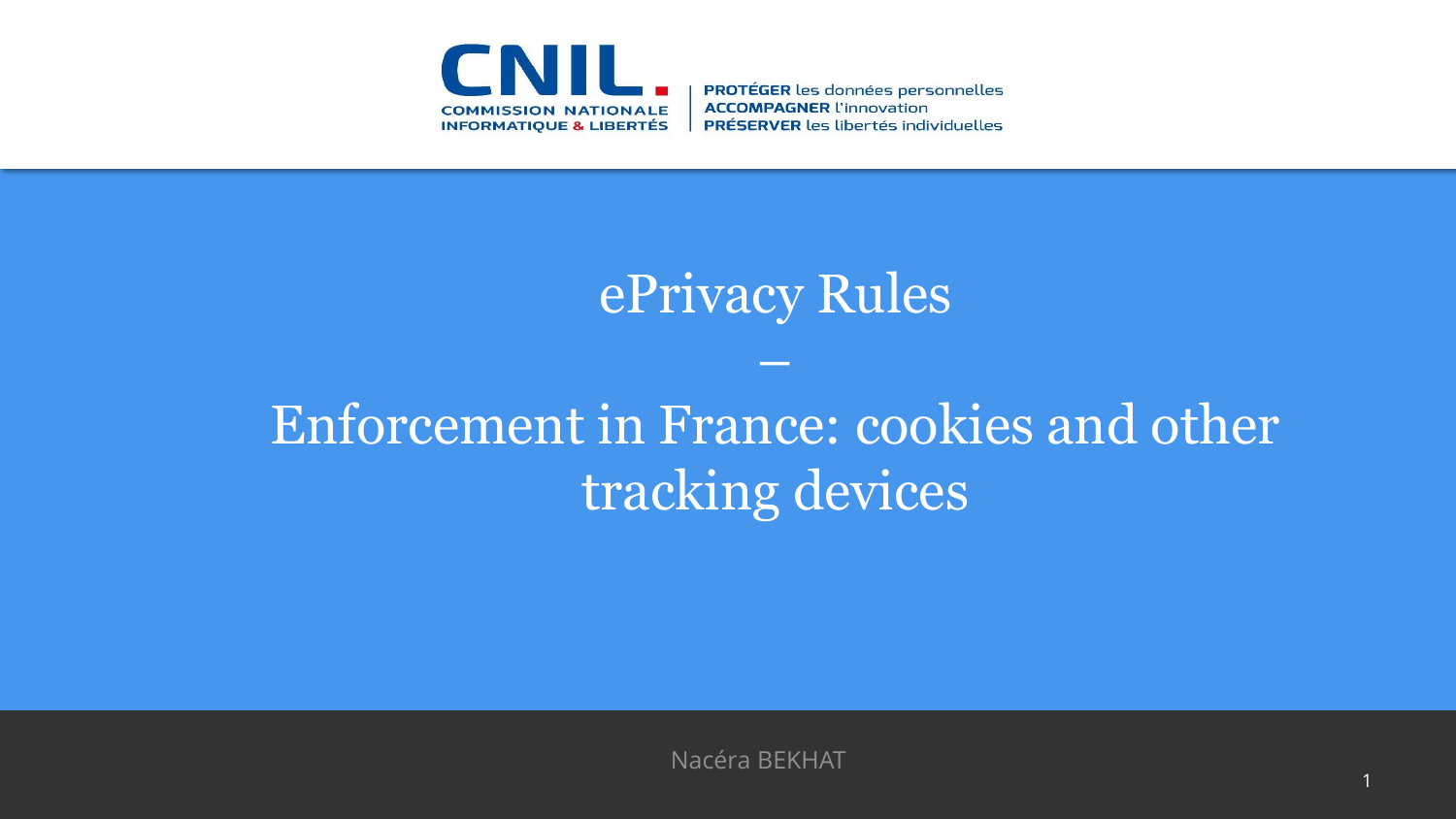

## 1. Key elements of CNIL's guidelines and recommendation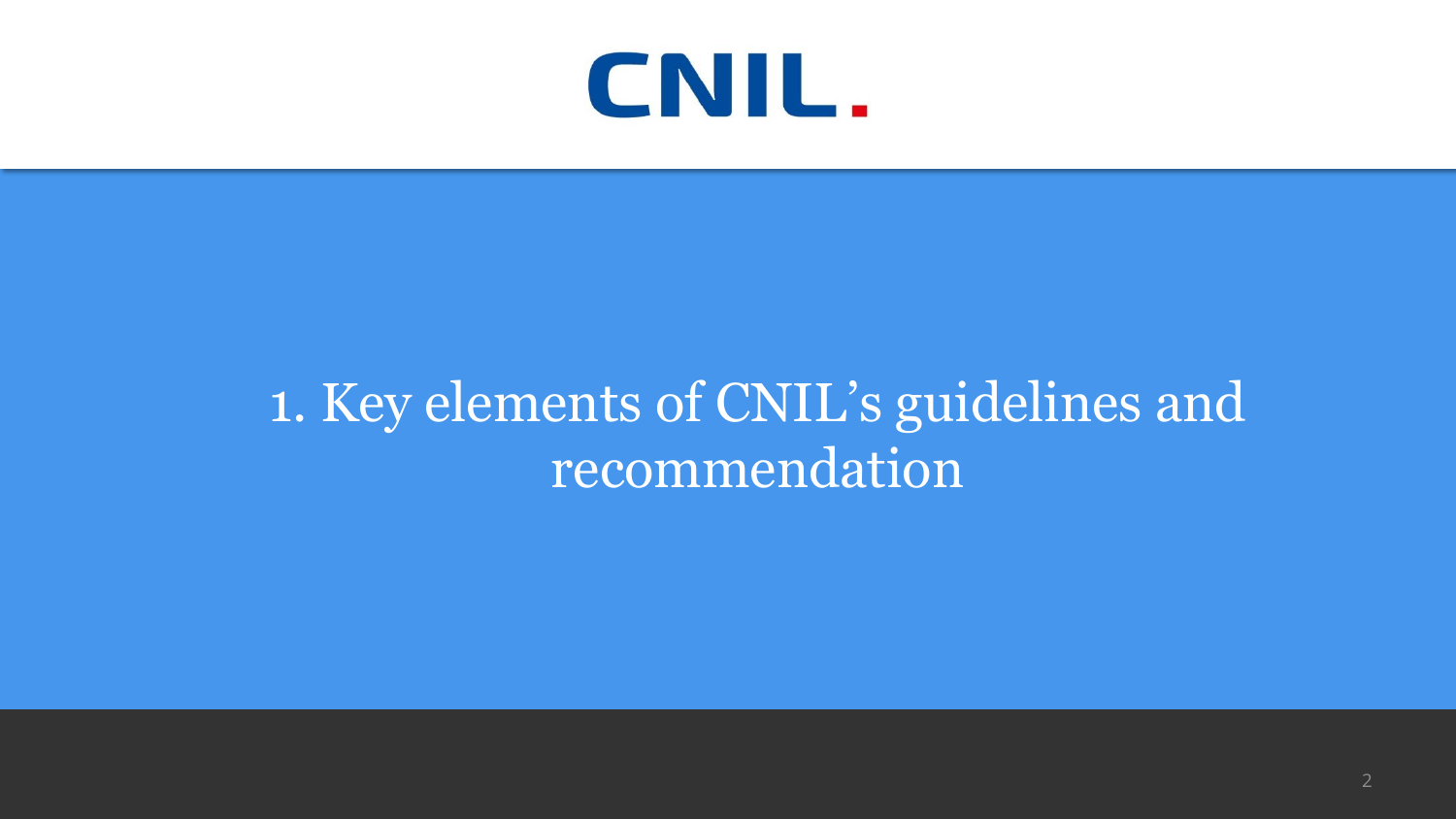#### **From guidelines to practical recommendations**



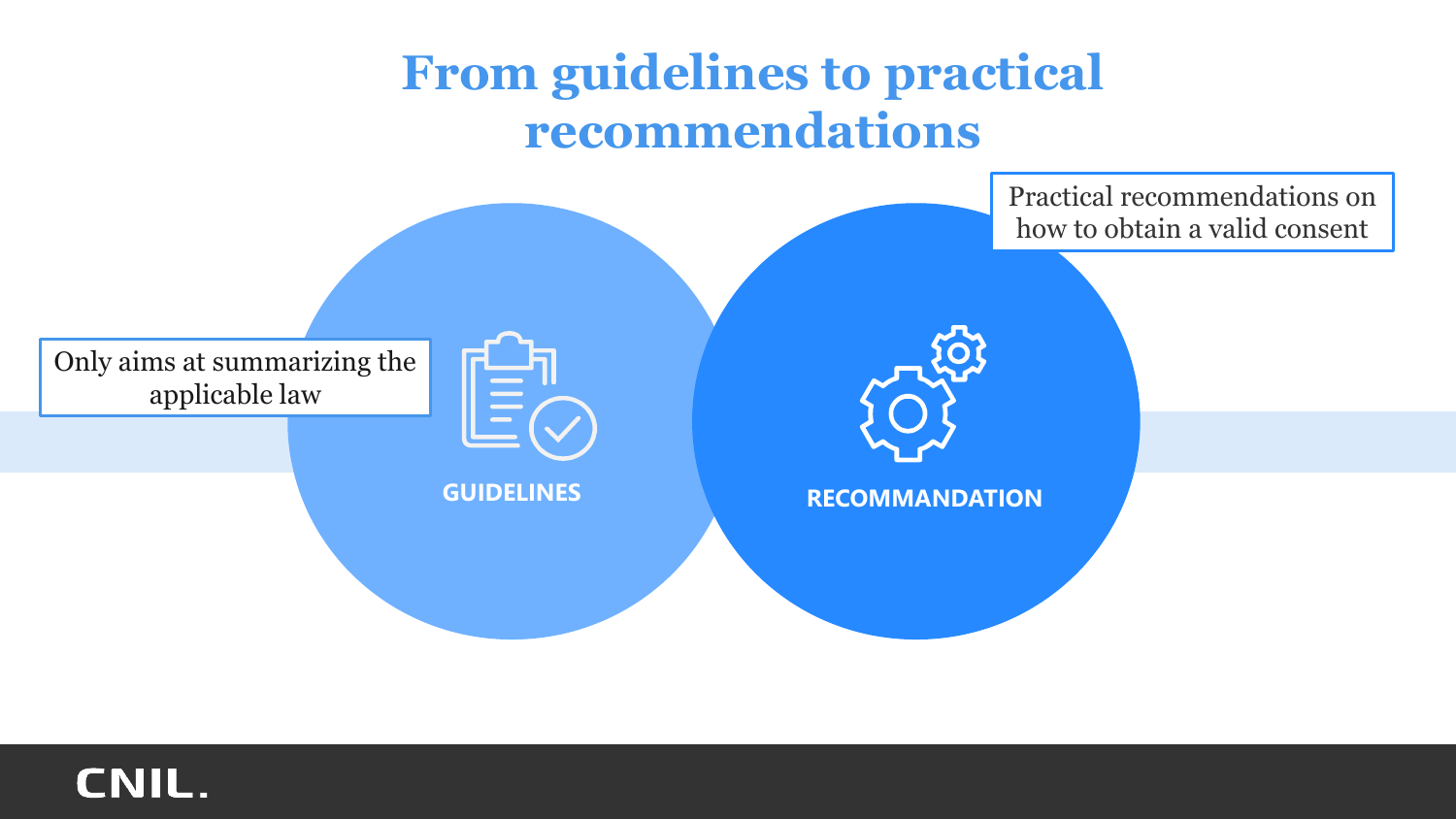#### **How to collect a valid consent ?**

- **Consent need to be informed:** information about the identity of the controllers that set cookies on the user's device must be available for the users.
- **Consent need to be unambiguous:**

o Merely continuing the ordinary use of a website can no longer be considered as a valid expression of consent.

o No pre-ticked boxes.

#### • **Consent must be freely given:**

- o The CNIL recommends to allow users to consent independently and specifically for each distinct purpose (granularity);
- o « Cookie walls » may, in certains cases, affect the freedom of consent (need for a case by case analysis).

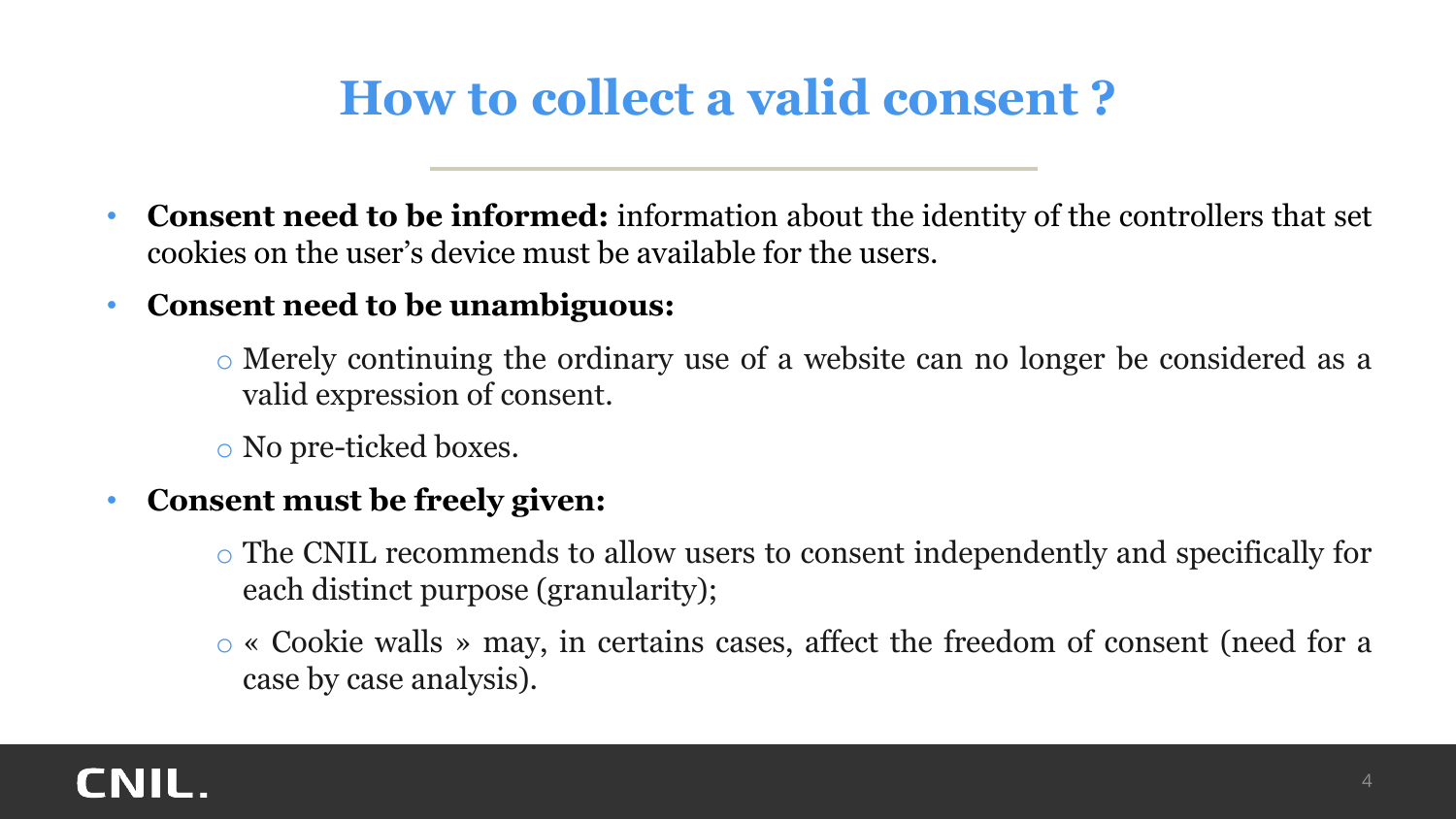### **What about refusal?**

- Modalities are free **subject to the fact that it must be as easy to accept as to refuse.**
- The CNIL considers that **the integration of a "refuse all" button, at the same level and in the same forms as the "accept all" button, constitutes a clear and simple way to allow users to express their choices.**
- If other means are used (clicking the X to close the banner/window, continuing the ordinary use of a website, etc.), the **user must be clearly informed of the means at his/her disposal to refuse the tracking devices.**

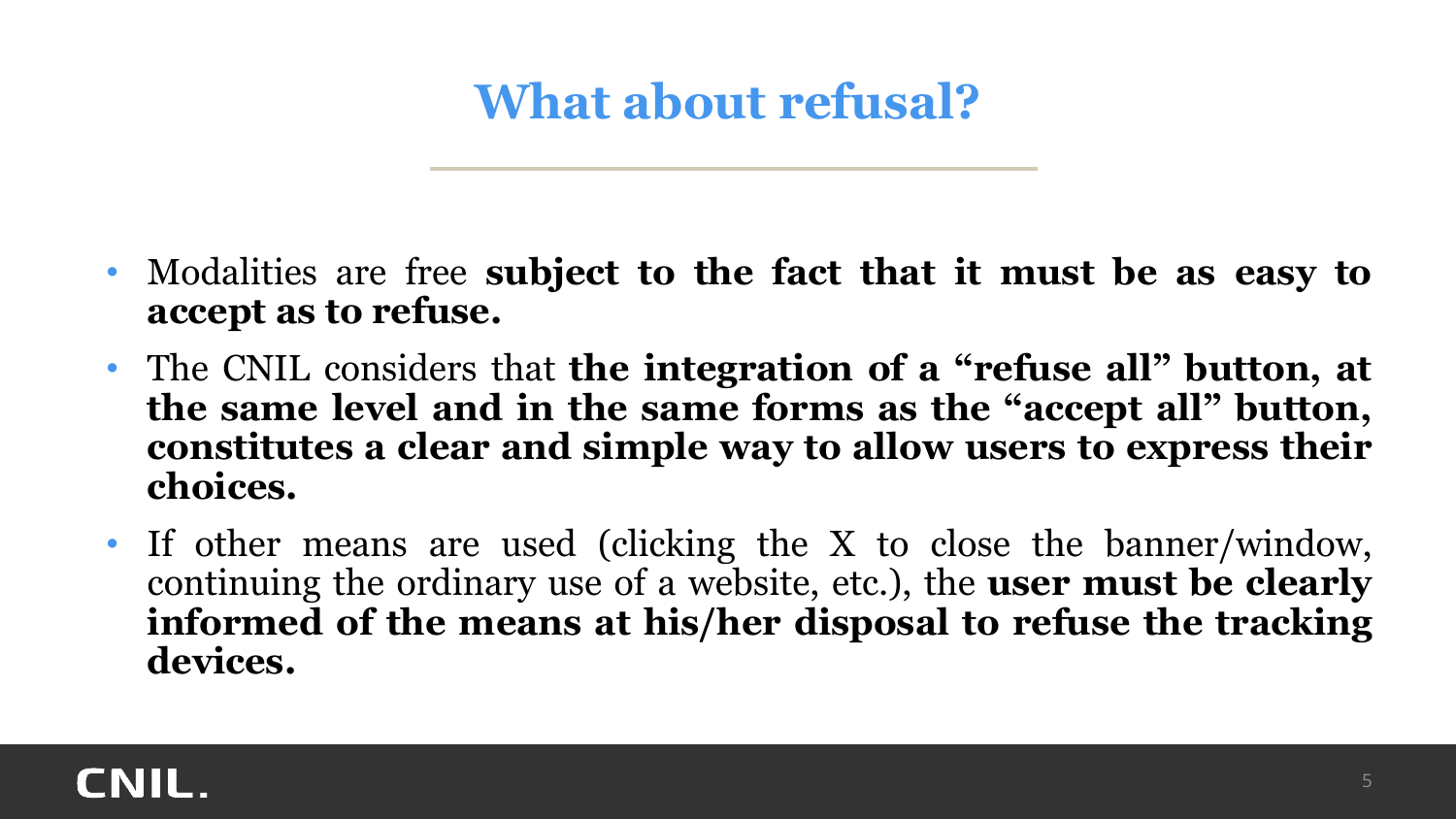#### **Audience measurement cookies: do I need consent?**

- Subject to a number of conditions, cookies used for audience measurement are exempt from consent.
- These conditions, as specified in the guidelines on "cookies and other trackers" are:
	- **Purpose strictly limited to the sole measurement of the audience on the site or the application ;**
	- **These trackers must not in particular allow the overall tracking of the navigation of the person using different applications or browsing on different web sites ;**
	- **These trackers must only be used to produce anonymous statistical data ;**
	- **The personal data collected cannot be combined with other processing operations or transmitted to third parties.**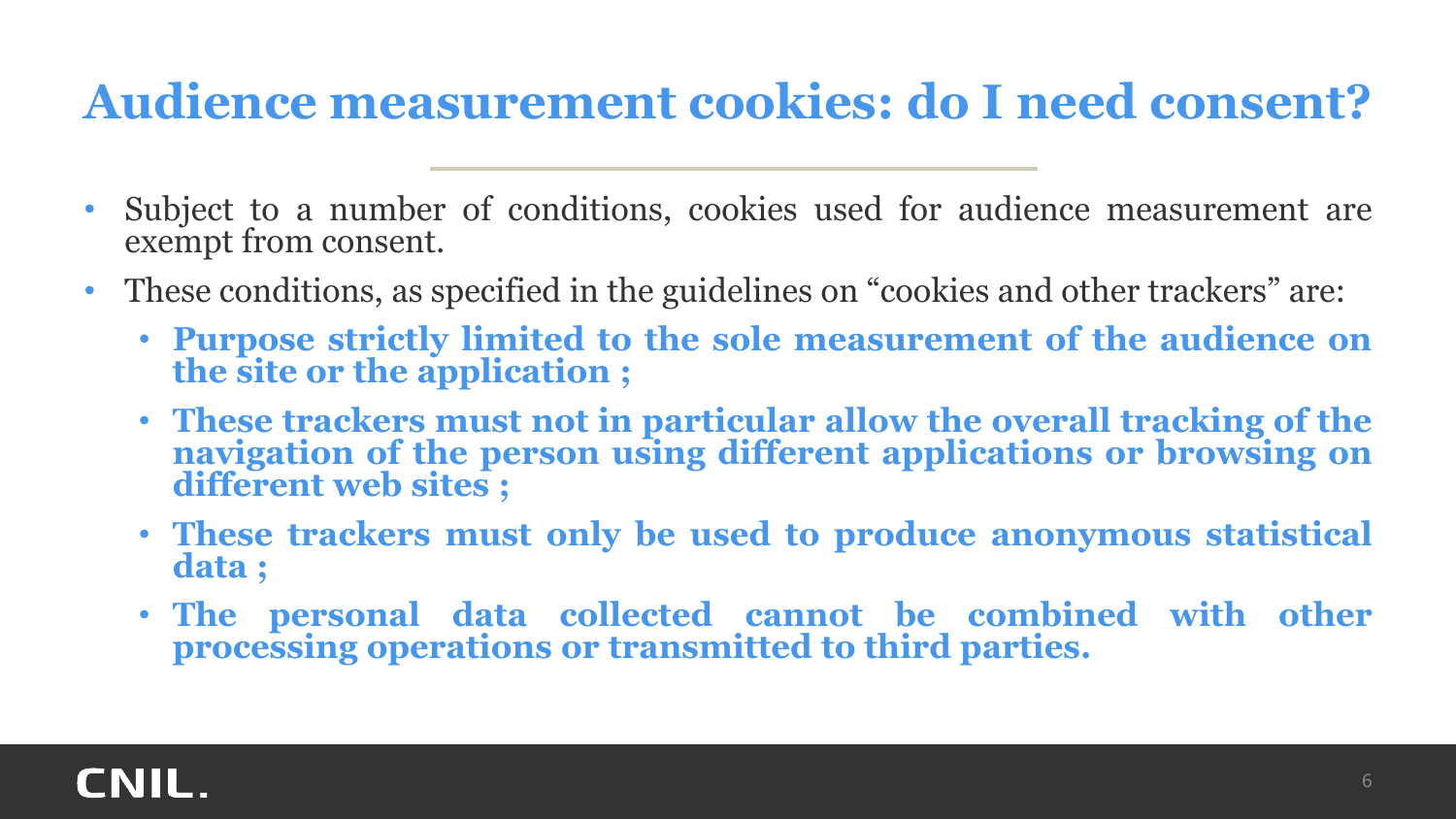

# 2. CNIL's enforcement actions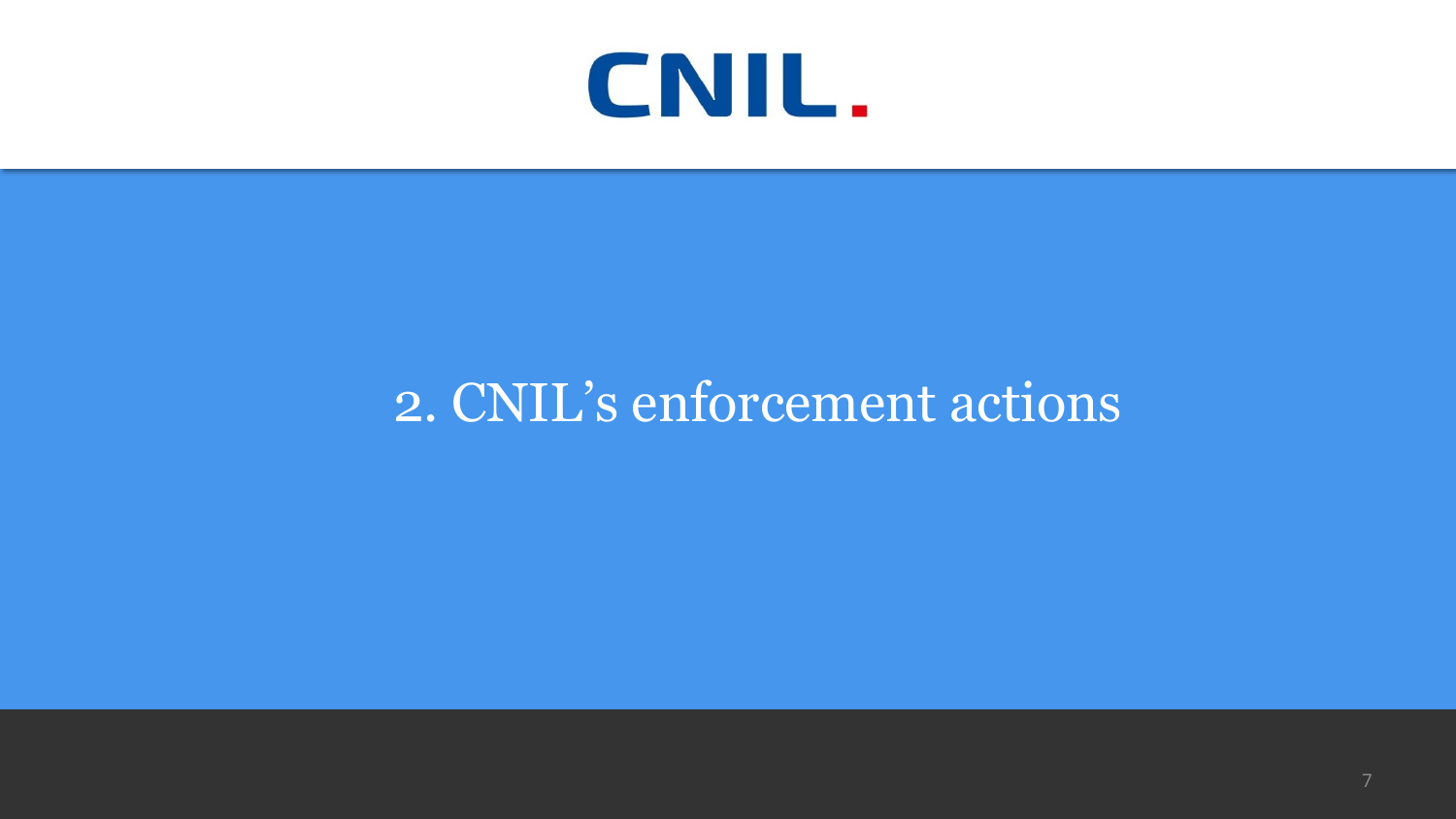### **Enforcement actions (1/2)**

- Deadline for adapting to the guidelines expired on march, 31th 2021: the CNIL now ensures that all public and private players comply with these rules.
- **Between 2020 and 2021**, the CNIL adopted around 70 corrective measures (orders and sanctions) in connection with non-compliance with the legislation on cookies.
- In 60% of the cases, they were organisations with a parent company outside France. These measures mainly concerned large private-sector players from a wide variety of economic sectors.
- **80% of the players concerned have brought themselves into compliance.**